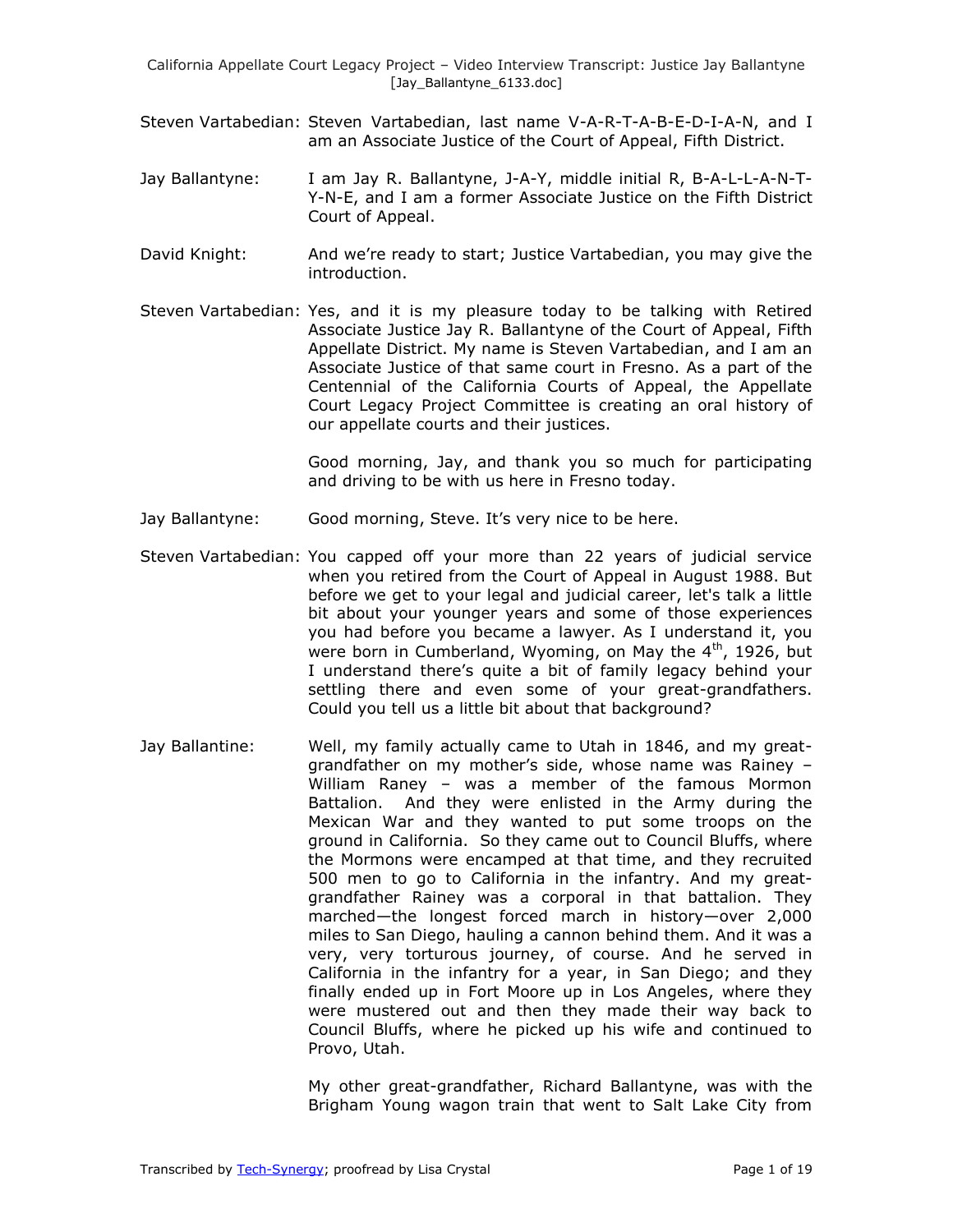Missouri. He founded the Mormon Sunday School. He established a Sunday school there in December of 1849, and in fact they still have a little shrine there to that accomplishment. And he was called on a mission by Brigham Young and made his way down the Old Spanish Trail to Los Angeles in 1850; and then from there he went up to San Francisco. And he was the first . . . there was a group of three missionaries who then sailed to India, to Calcutta, where he did his mission in India in 1850. And they've actually written a book about Richard Ballantyne called *The Knight of the Kingdom*, which was published by the church.

Steven Vartabedian: That's quite a family history, Jay. Now, getting into the 1920s or so, how was it that your father and mother settled in Cumberland, Wyoming?

### $(00:04:44)$

Jay Ballantyne: Well, the family, they were raised in a valley called Star Valley in western Wyoming; it's kind of in the middle of western Wyoming, and it's right below Jackson Hole, which is very famous. And they were dairy farmers, their families, and about 1926, 1925 period, farming became the forerunner of the Depression; it went down very fast. So they weren't making any money, and the family . . . My dad took my mother, and they had a daughter at that time, but they went out to the mines, the big mines that the Union Pacific owned in southwestern Wyoming, and they took the family. He took the family out there, and he became a miner in the Union Pacific Mines in Cumberland, Wyoming. And my older brother and myself were both born here; I was born here in 1926 in May. My dad got injured in a mining accident, seriously. He got a fractured skull and a broken pelvis. And as a result of that, he couldn't mine anymore, and he picked the family up and brought them to Los Angeles, where I arrived when I was five months old, in Los Angeles.

Steven Vartabedian: So most of your life was spent in Southern California.

- Jay Ballantyne: Oh, yeah, I was raised in the southwest part of Los Angeles.
- Steven Vartabedian: Can you tell us about some of your siblings? You mentioned one older brother.
- Jay Ballantyne: Yeah, I had one older brother, an older sister, a younger brother, and then they had twins, so I have a twin sister and brother who are the youngest in the family. There were six; five siblings and myself.
- Steven Vartabedian: So you attended your grammar school up through high school in the Los Angeles area.

Jay Ballantyne: Correct.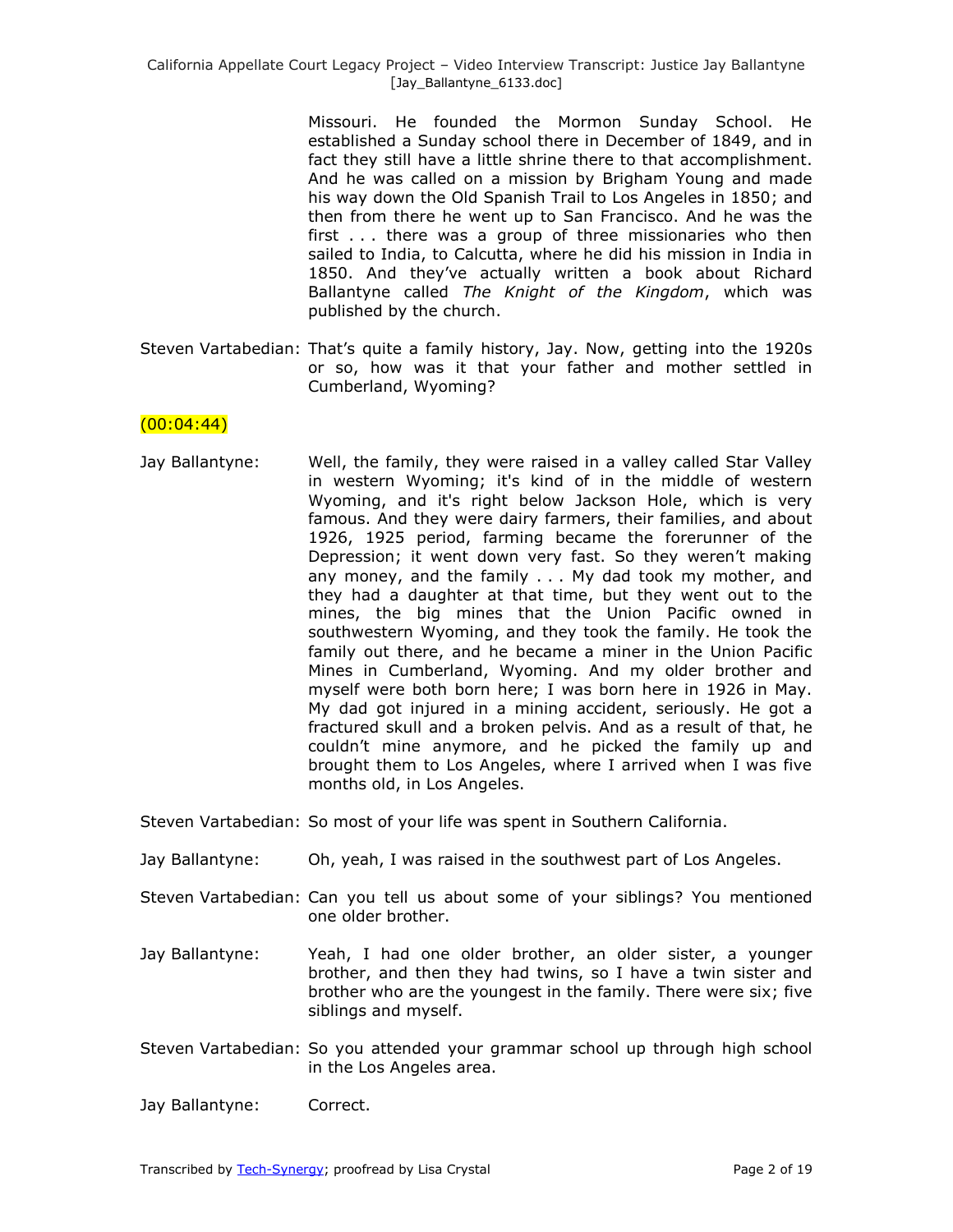Steven Vartabedian: Was there any one person who had a particularly significant influence on you while you were young, or group of people?

- Jay Ballantyne: Well, I think probably the one who had the most impression on me was . . . I was a gymnast in high school. I was a pretty good gymnast. I was an all-city three years, a gymnast in Los Angeles. But he had been an Olympic gymnast in the '32 Olympics in L.A., and he was a wonderful man named Ed Carmichael. And I told him I thought about becoming a physical education instructor like him. And he told me, he said, "Jay, this is as far, probably, as I'm going to go." He was in charge of the P.E. Department at Washington High School, and he said, "All of my friends who went into the professions, the doctors, the lawyers," he said, "were all 40," but, he said, "they're just hitting their stride, but I've probably hit a wall, and you should think about that." And it made a great impression on me.
- Steven Vartabedian: You received some good advice from him.
- Jay Ballantyne: I got some very good advice.
- Steven Vartabedian: Yes. What other activities did you enjoy in high school?
- Jay Ballantyne: Well, I enjoyed athletics, and so I was in wrestling and gymnastics and football. I played football; I was the quarterback in high school.
- Steven Vartabedian: Now, you went on to attend Occidental College, where you received an AA degree, is that correct?
- Jay Ballantyne: That's correct. I enlisted in the Navy, and it was the Navy flight program, and that was in January of 1944. And so when I was activated—I was in the inactive part of the service at that time—but in any event, they activated us and I started to attend Occidental College in about June 1st of 1944, and I remained there for a year in that Navy flight program.
- Steven Vartabedian: And during that Navy flight program, that was St. Mary's Pre-Flight?
- Jay Ballantyne: Well, I ended up, they had what they called additional training, on-the-ground operations—that type of thing. And I was stationed in San Pedro; also Yakima, Washington; and finally at St. Mary's Pre-Flight in Moraga, California, where I eventually was mustered out.
- Steven Vartabedian: I understand during that pre-flight program you met someone that you would meet again later in life in your profession.
- Jay Ballantyne: Yeah, Don Franson, who became a very, very good friend of mine and became presiding justice on this court. We were in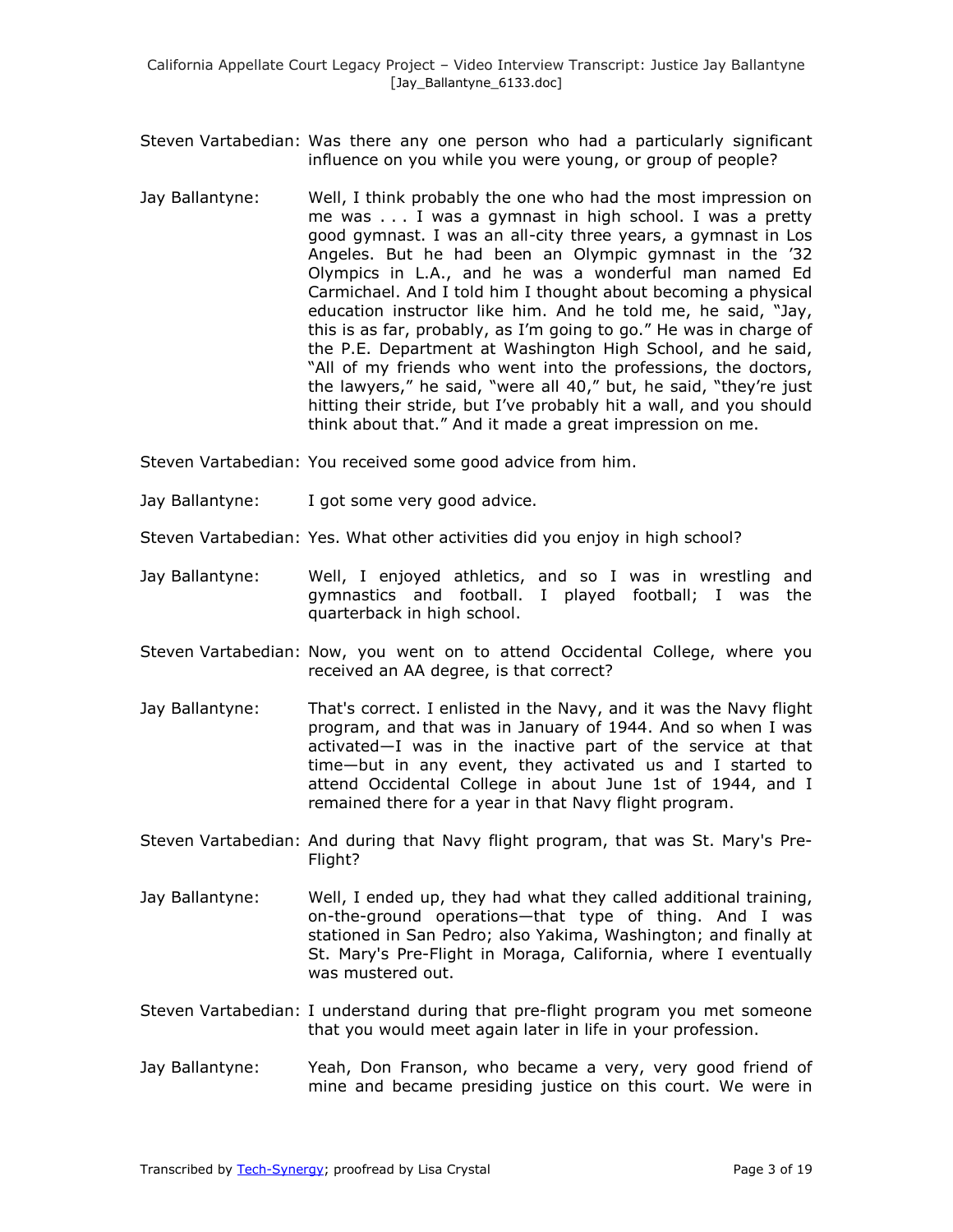> the same battalion at St. Mary's Pre-Flight for about five months.

#### $(00:10:03)$

- Steven Vartabedian: That tells us what a small world this is, where you meet someone—
- Jay Ballantyne: Oh, it truly is. You keep bumping into people.
- Steven Vartabedian: Right. From there, from Occidental, you went on to USC, University of Southern California?
- Jay Ballantyne: Yes, I enrolled at USC in January of 1945, and I graduated from USC in 1948.

Steven Vartabedian: Your major, your degree was in—

- Jay Ballantyne: It was a B.S. in Business Administration.
- Steven Vartabedian: Now, sometime around this point in time, I understand you met your future wife Elaine. Can you tell us about how you met her?

#### $(00:10:38)$

Jay Ballantyne: Yeah, I was very lucky to meet Elaine. I went to a church dance, a Mormon LDS church, and at the dance, I saw this scintillating blond girl out there dancing. As it turns out, I found out she was a professional dancer; she was a ballet dancer. But anyway, she was out there dancing and doing all of these wonderful steps. I loved to dance, so I went out and cut in on her. And it was kind of a risqué thing to do as I look back, but she was doing a lot of pirouettes, and she had a full skirt and I could see her legs, which were beautiful. The first thing I said to my future wife was, "You have beautiful legs." [laughing]

Steven Vartabedian: Quite a match-up there, a ballerina and a gymnast.

Jay Ballantyne: Oh, yeah. We still love to dance. We've danced all around the world. One of the ladies here on the court asked me why I was retiring so young, and I was, at that time I think I was 62, and I told her, I said, "What I plan on doing is instead of being pushed around the world in a wheelchair, I want to dance with my wife around the world."

Steven Vartabedian: It seems like you're doing that.

Jay Ballantyne: We did. We've done that.

Steven Vartabedian: Going back to that point in time, though, out of USC, what caused you to decide to go to law school?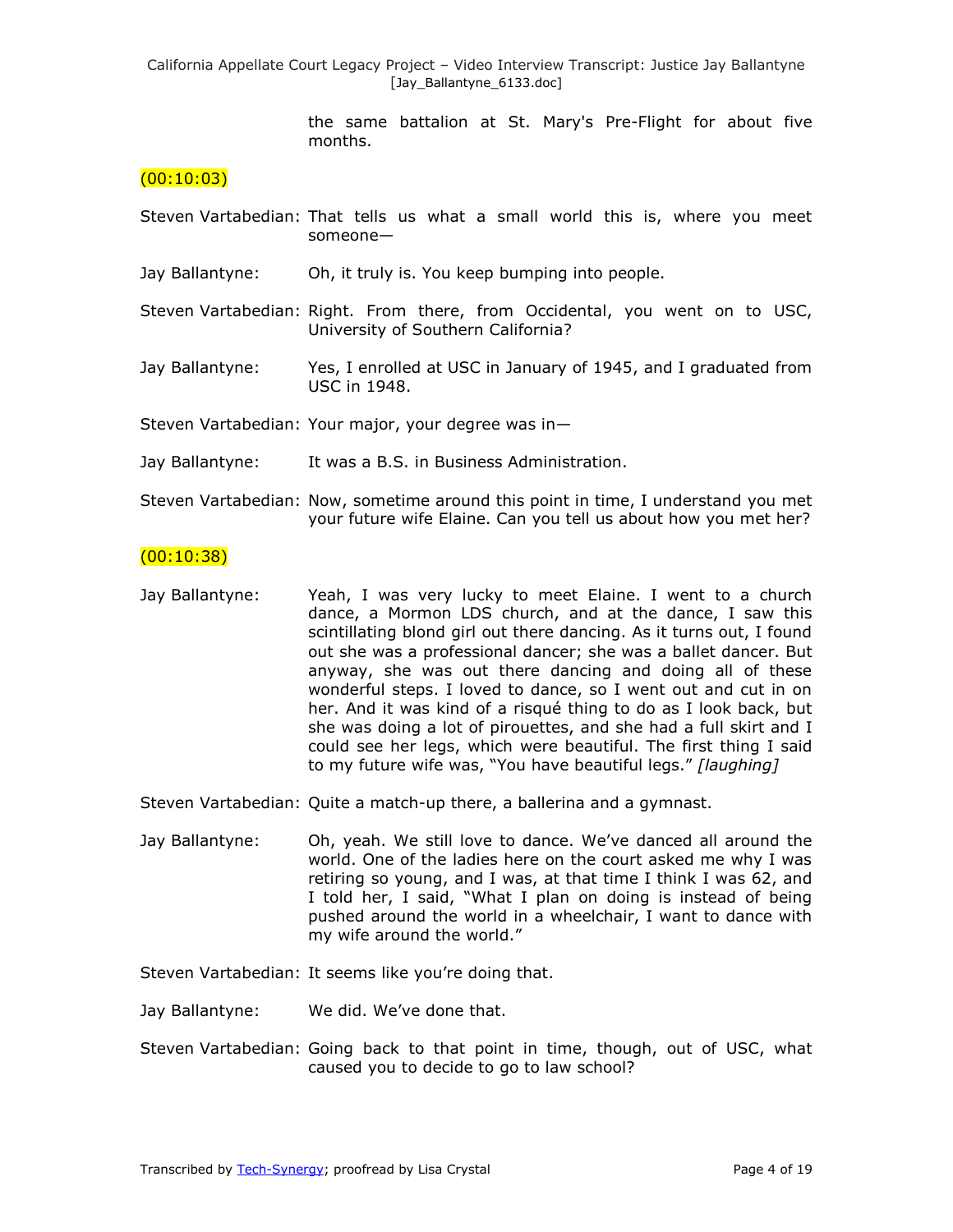- Jay Ballantyne: Well, the advice which I had received . . . some of my friends were in law school, and so I just thought it was a wonderful step to take for additional training. So I enrolled at Southwestern Law School.
- Steven Vartabedian: Were there any particular experiences at Southwestern that you think influenced the path that your legal career would take?
- Jay Ballantyne: No, I enjoyed . . . I liked torts very much, the contracts. I thought probably I would end up—I hoped to end up—as a trial attorney. I had the good fortune also to meet another very delightful man; I met George Zenovich. We were in the same class in law school. George didn't have a car, and I had a car. So one of the delightful things we did in law school, he was a very good musician, George. He played the bass and he also played in the junior orchestra here in Fresno.

But anyway, he also was a bass player, and he played jazz and all that stuff. In fact, he kind of worked his way through school. During the summers he would go and work as a musician. But anyway, I would pick up George with his bass, and then we would pick up my wife, who was dancing in the Light Opera, and we would go over to La Cienega to a real nice little restaurant out there called the Captain's Table. He would sit in with the band—they had a little combo—and they would treat us to drinks during the evening. That was a delightful experience. I maintained that contact with George after law school. I sat with him up here on this court for a couple of months pro tem.

- Steven Vartabedian: Of course you finished law school, passed the bar, and I understand you practiced in the L.A. area for a brief time but then you made the decision to move up to Visalia. Can you tell us a little bit about that?
- Jay Ballantyne: What happened was when they discharged us from St. Mary's Pre-Flight it was premature, because we didn't have the points. At that time discharge was . . . At the end of the World War, there were 12 million men in the service, and they were bringing us out on points on service. They let us out early, but anyway, they gave us an option: we'd continue and get into flight training and get our commissions, or we could get out early and go in the reserve, the inactive reserve. About 80 percent of us probably opted for getting out early and continuing our educations. So that's what happened to me.

## $(00:15:17)$

But I stayed in that reserve, and during the conflict with Korea, they were calling up the reserves. They were getting ready to call me up. A friend of mine told me about a position in the Tulare County District Attorney's Office. So I was working for a private attorney in the San Fernando Valley for about four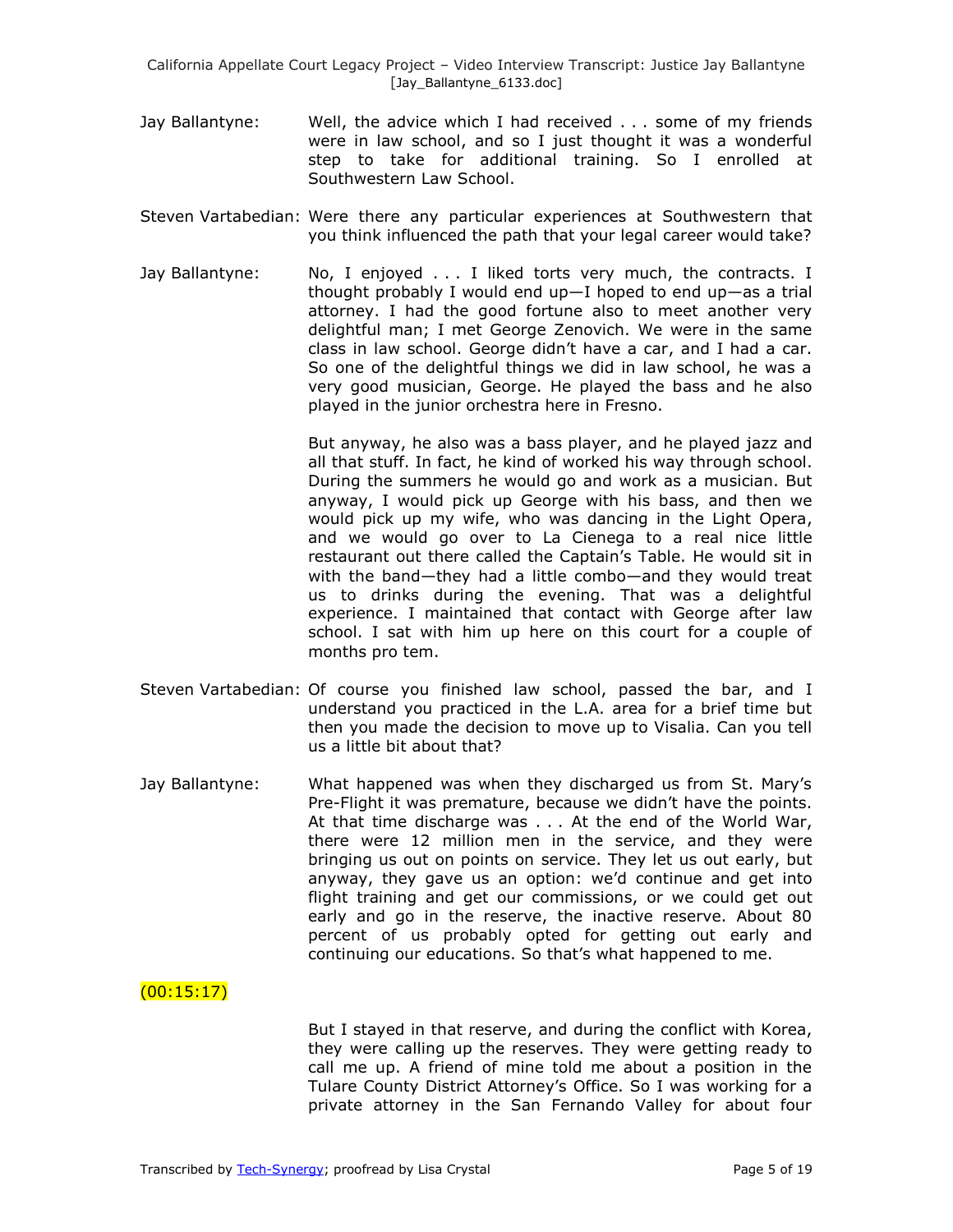months doing deposition work and also appearances in court. So I opted to come up to Visalia and interview for that job. That's how I happened to end up in Visalia, which I didn't know where it was when  $I \ldots I$  thought it was over on the coast. *[laughing]* Anyway, we ended up here, and then I was hired and became a deputy district attorney.

- Steven Vartabedian: I believe it was in 1953 you did go into private practice for a while under the firm name of McKinney & Ballantyne. What was the nature of that practice?
- Jay Ballantyne: Oh, that was general practice. We did everything. So I did that for about five years. I did have some unique experiences in that as a deputy DA. It was a wonderful . . . I loved the trial work, and I got a lot of trial work. And I was in that office for maybe about 20 months. But during that time we were trying a lot of cases, and I got to try preliminary hearings; and I also got in the superior court.
- Steven Vartabedian: During your early practice, were there any particular experiences—many of us remember our first prelim, our first trial—anything like that that you had?
- Jay Ballantyne: Well, a couple of them really stand out. My first felony proceeding was a preliminary hearing in a very small town of Ducor, down in the southern part of Tulare County. It was a car theft case. I drove down to Ducor, and there were just only a few houses. They had a store and a few houses, maybe a gas station. But anyway, there was a California Highway Patrol vehicle parked next to the single car garage. I went over and spoke to the officers and I said, "Where's the courthouse?" and they pointed to the garage. I said, "Where's the judge?" It was about 20 minutes to 10. It was supposed to take place at about 10:00. And they said, "He's still over in the house; we tried to get him, but he's still there in the house." So I went over and knocked on the door. And it was Judge Stewart, was the name of the judge.

He was a justice of the peace. At that time we had 15 justice courts in Tulare County and no muni courts, and we had three superior courts. But in any event, I knocked on the door; she answered, and I asked where the judge was. She said, "I'll get him." I don't know what he had been doing the night before, but I'm kind of suspicious. He had a reputation of drinking a little. But anyway, he did show up and we went into the garage. And my first experience on a felony case, I can remember, it was very quaint because it had a dirt floor, had a few chairs, very few, and a couple of fly rods adorning the wall.

So I asked these two young men . . . At that time we didn't appoint public defenders on preliminary hearings; they could ask for it, but we didn't appoint. So I asked them if they would like to waive their preliminary and get up to superior court, and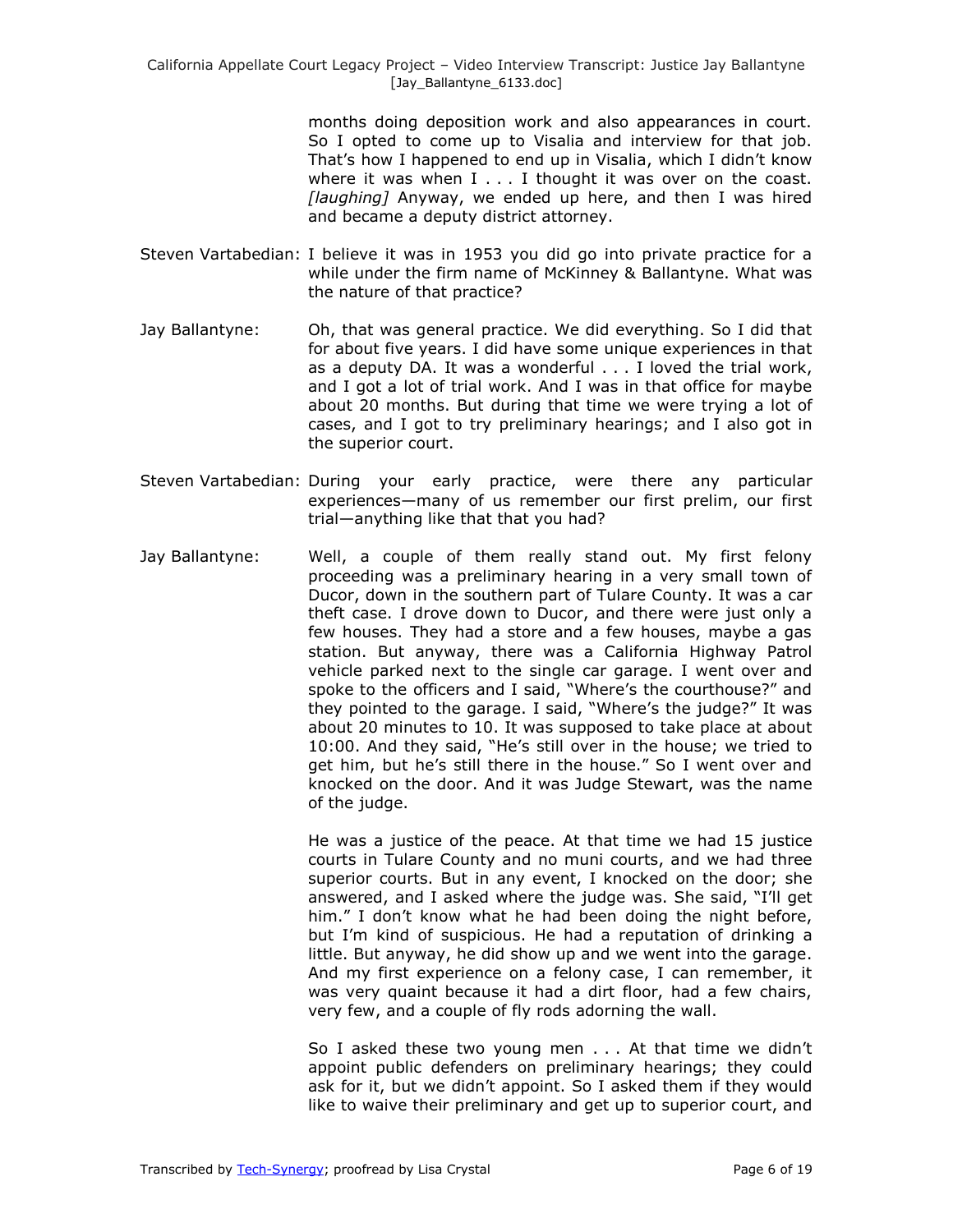they both said they would waive. I then asked the judge if he would sign a binding-over order, so we could take them up to superior court. And he asked, "What's that?" [laughing] I said, "Well, it's a little small paper that you have to just bind them over and sign them so we have jurisdiction in superior court." And he said, "Well, it might be in my desk."

So we went over to this little roll-top desk and we rolled it up, and sure enough there was a pad in there with these preliminary hearing slips. I said, "Judge, you have to make that out and sign that." He said, "Well, would you do that for me?" And I said, "Sure." So I sat down in the seat and put it in the typewriter and I made it out, and we bound them over and we went up to superior court.

# $(00:20:14)$

- Steven Vartabedian: I imagine as a new deputy DA, you never imagined that you would actually be filling out the judge's paperwork for him. *[laughing]*
- Jay Ballantyne: Absolutely. That's the only time I ever did, until I actually sat on the bench. But another very interesting experience was my first felony trial in superior court. It was in July of 1952, and we'd had an earthquake which they called the Tehachapi quake, and it was very big down in Bakersfield. They lost a few lives down there. Anyway, we had some damage to our courthouse.

Now, the DAs sat on the second floor of the old courthouse, and we had two chambers down below. I was trying this burglary case, which started that Friday, in one of those chambers. And it's kind of interesting about that chamber, because that was the last really sensational train robbery case that was tried in the United States, and it was the Dalton Gang, which was a famous, nefarious train-robbing outfit that robbed trains up and down California.

In any event, I was trying the case in that chamber, and I came back on Monday and they'd cordoned off the courthouse. So I asked them and they said, "Well, it's been condemned because of the earthquake." Well, Judge Frederick E. Stone had a chamber, the third chamber; it was on an annex on the back of that old courthouse. So we had to transfer the case to his court. That's where I finished that felony case. Those were the two very unique experiences.

- Steven Vartabedian: For those of our listeners who might not know, Judge Frederick Stone became Justice Stone, and Justice Frederick Stone served as a presiding justice of this court.
- Jay Ballantyne: Yes, he did. He really was almost like a mentor to me. The way he conducted a courtroom, there was great decorum in the courtroom; he was very decisive, the way he would handle his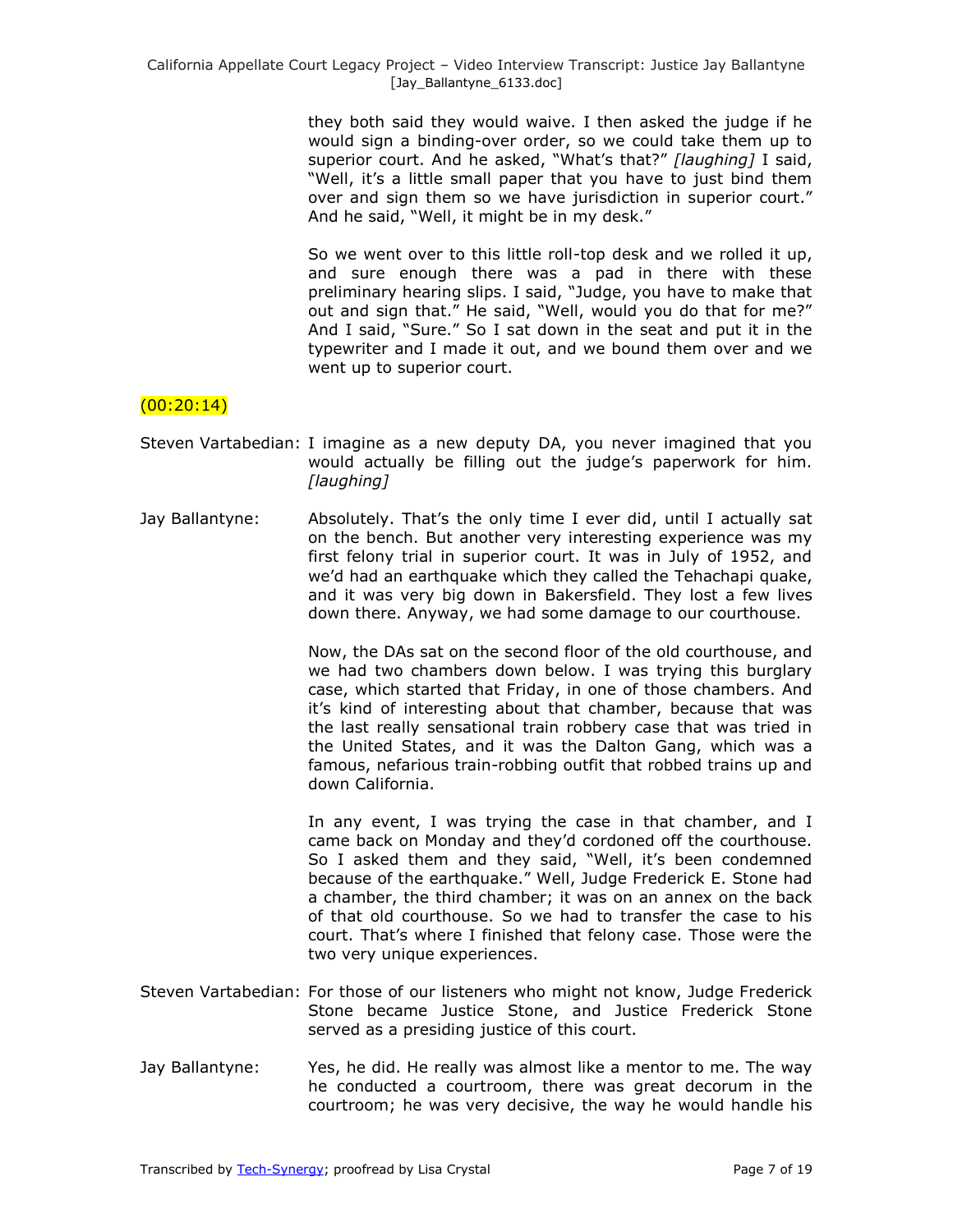> decisions. Also we were in the Lions Club together, as Robert K. Meyer also was a member of the Lions Club. He was the DA I served under as a deputy.

- Steven Vartabedian: In 1958, in fact, you decided to throw your hat into the ring and run for district attorney yourself, district attorney of Tulare County. Tell us about that experience.
- Jay Ballantyne: Well, Robert K. Meyer, as I say, was also like a mentor for me as a district attorney, and the same age as my dad, by the way. But anyway, he was just a wonderful father figure to me that inspired me really as a young attorney. He told me he was about to retire, and he suggested that I should consider running for that open seat in 1958. I was coming up on my second term. I had been the youngest district attorney in the state. I was 32 when I became the DA, and I had been through the chairs in the DA's office. I had become the president of the District Attorney and County Counsel Association, I think it was 1962, and so I felt like it was maybe time to take a step and maybe aspire to the superior court.
- Steven Vartabedian: That's really something. That speaks well of you, at your young age, being elected DA, and you'd only been in the community five or six years at that point.
- Jay Ballantyne: Well I ran against the incumbent, and I was very surprised; no, I wasn't surprised, but I had . . . A lot of my friends in the DA's office who had gone into private practice encouraged me and supported me in that effort. I did prevail in the election, and I was elected. I had many wonderful experiences in the DA's office.
- Steven Vartabedian: You told us a little bit of how the practice of law was like then. How was the practice different, let's say in the '50s and '60s, from what we have now other than some of the things you've already told us?
- Jay Ballantyne: Well, the wonderful thing about the practice, particularly in Tulare County, you knew every attorney in the county. The judges were very available. Their chambers were open to you. You'd go over and maybe you can go and if you had time, you'd have a cup of coffee with them, sit and chat in their chambers; and you would place a call to another attorney, he would immediately respond. You didn't get put off a secretary. *[laughing]*

### (00:25:38)

The calls would come back immediately; you would settle your cases by meeting someplace for a cup of coffee and settle cases. It was a very casual, wonderful way to practice law, completely different than the practice today.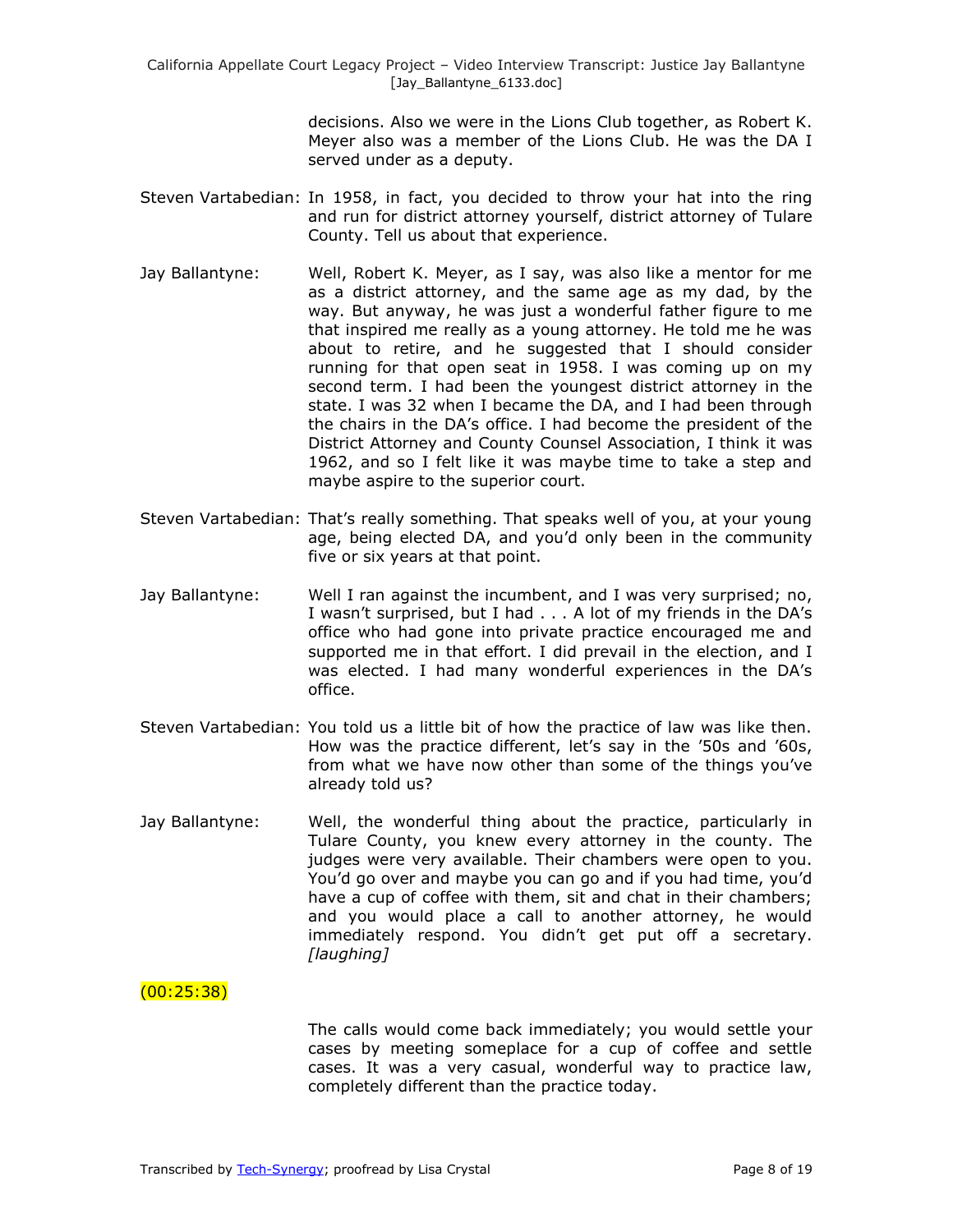- Steven Vartabedian: You mentioned to us a little bit that as your career is developing, these thoughts of a judgeship came into mind. How did that all play up for you, your initial judge situation?
- Jay Ballantyne: Well, I became a judge, superior court; I went on the court. Actually Pat Brown, who was the Governor at the time, was a friend of mine. When I was DA, he'd been an Attorney General; and he always attended our DAs meetings. He loved to play golf, so I played some golf with him, and we became friends. And in any event, when I became a candidate for superior court—
- Steven Vartabedian: You decided to run for election for superior court, as I understand.
- Jay Ballantyne: Yeah, and this was early on in 1958, before the preliminary; he called me and told me that the vacancy had occurred because Judge Myers had retired. So he asked me if I would like to be appointed pro tem and I told him no, because I thought politically that would be a mistake; it'd be better if I ran on my merits and attained a judgeship that way. And so anyway, immediately after the preliminary when I was elected, he then appointed me. So I got on pro tem back in the late part of 1958 and then I was . . . and I took my permanent place on that court in January of 1958.
- Steven Vartabedian: Nineteen fifty-eight was when you became DA, wasn't it?
- Jay Ballantyne: No, 1959. I became DA in 1958.
- Steven Vartabedian: So 1966.
- Jay Ballantyne: We're talking 1966, correct.
- Steven Vartabedian: Nineteen sixty-six, you had been taking the superior court and you had actually won in the primary election, and that's when Governor Pat Brown went ahead and appointed you six months early to take that seat.
- Jay Ballantyne: Pro tem.
- Steven Vartabedian: Now, how did that experience compare to being the DA, going from the DA side to the judicial side? How was that for you?
- Jay Ballantyne: Well, I really enjoyed my experience on the superior court, and you're like the captain of your own ship, you run your own operation. And at that time we rotated the presiding judge's duties on the superior court. It's amazing; we had very little staff. Each had a secretary and we had a jury commissioner who had one assistant. So our judicial operation in Tulare County consisted of five. We also did our own calendaring. Now they have 87, doing the same function in Tulare County; I just got that number from the court administrator. *[laughing]*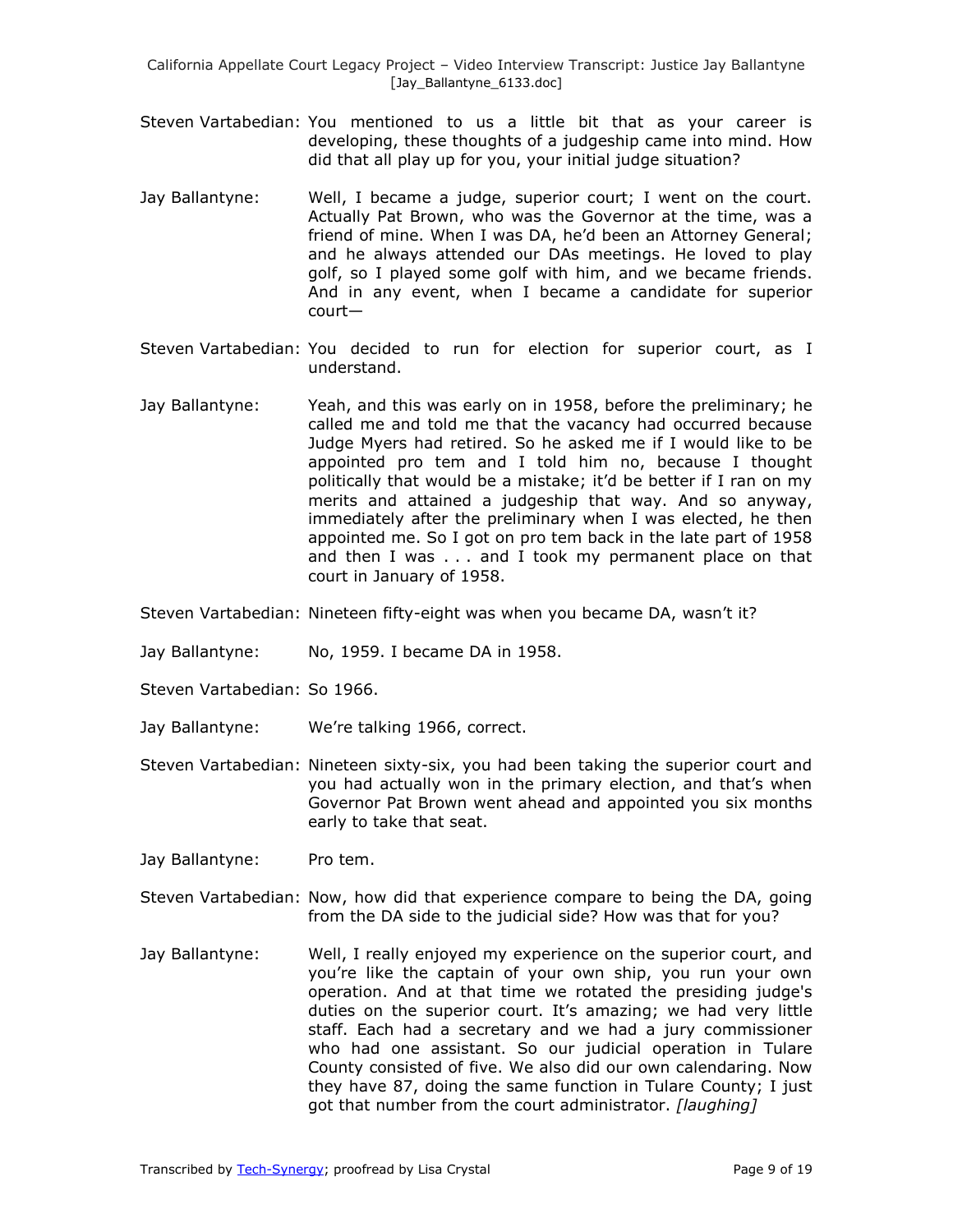- Steven Vartabedian: You really impressed me. I guessed you wouldn't have gotten it from the administrator.
- Jay Ballantyne: No, it's just amazing. But I enjoyed greatly my experience on the superior court. I served on the Law and Legislative Committee, the executive board of that group. And I became the vice-president of the California Judges Association. I also served on the faculty of the Judges College up at Boalt Hall, and that was a wonderful experience. Did I mention that I became the president of the California County Counsels' Association?

Steven Vartabedian: I don't believe so.

Jay Ballantyne: I did, and one of the great experiences in that group was we had a Law and Legislative Committee, and it was a joint committee of the DAs, county counsels, and all of law enforcement in the state of California. It was a very important group, and we had three DAs and county counsels, and three from law enforcement. That was our Law and Legislative Committee. And we would meet once every month during the legislative session, and it was a biennial thing at that time. They met every other year in California at that time, and they also had special sessions. But we would meet and we would go over all legislation that impacted the courts and law enforcement.

## $(00:30:41)$

And we would meet at Sutter's Club in San Francisco. Ed Meese, the future Attorney General, would meet with us. He would stay during the legislative session in Sacramento. He was a deputy DA at that time in Alameda County, and Frank Copley was the chairman of that committee. So we would meet, we'd go over that. And one of our functions would be to go up and appear before committees, subcommittees, in the Legislature and do critiques, maybe, on that legislation. That was very interesting.

- Steven Vartabedian: It is very interesting. You and I share the fact that we both have the experience—well, in the trial court at different time, obviously—that we served on assignment to the Court of Appeal. And you did so in 1980. That experience, how did it set in your mind, the comparison between the trial court and the appellate court?
- Jay Ballantyne: Well, I was very excited when I was asked to do that, and I came up on the court, it would have been in 1986.
- Steven Vartabedian: But that experience on assignment was while you were in the trial court in 1980 earlier; otherwise when you did the pro tem assignment—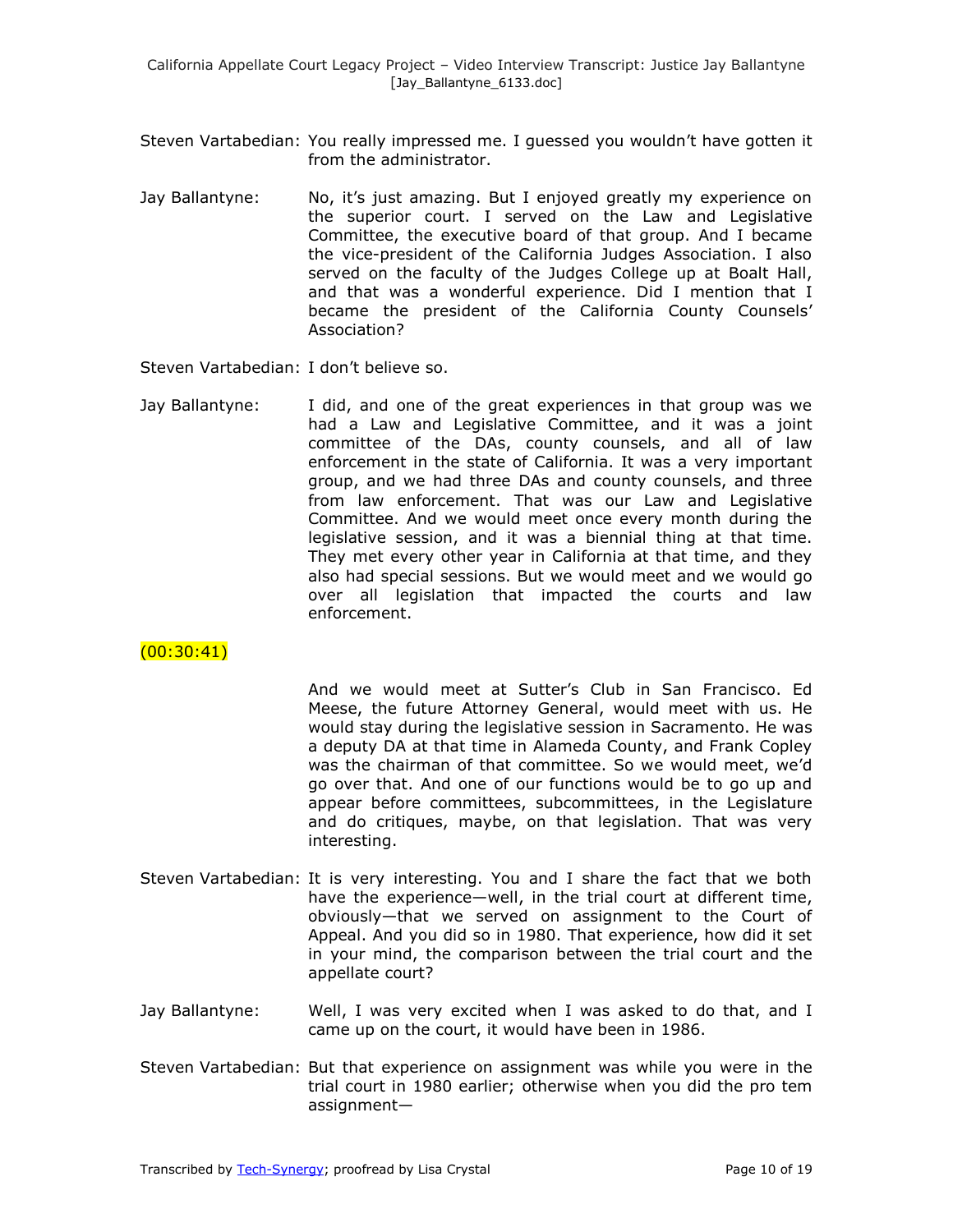Jay Ballantyne: Yeah, that was in 1986.

Steven Vartabedian: That's when you were appointed to the court.

Jay Ballantyne: No, wait a minute. Yeah, all right, that would have been in 1985.

Steven Vartabedian: Dates can be tricky.

Jay Ballantyne: Nineteen eighty-five, yeah, that was before my appointment. But anyway, I came up in 1985 and I had already put my name in to be appointed to the Court of Appeal. So I came up early in 1985 and it appeared that I was going to be appointed. I had a lot of support, and the legislators had put my name in; and I had a lot of local support and I had served quite often up here in Fresno County. I came up here on several occasions. I had already sat in Kings County, on an assignment in Kern County, and I had that type of support, local.

> And anyway, the *Fresno Bee* came out and said I was going to be appointed. And then suddenly the rumors came up that there was another possible appointee, and it came out it was Ken Andreen, a very good friend of mine; we're still very good friends. And Denny Peckinpah, one of the judges here on the superior court in Fresno, and myself, we had set up a group of judges who like to fish. And we would take trips in the high Sierras on mules, and there were about 10 of us, up and down from Merced all the way down to Kern County. And we never took more than the seven or eight; we may take eight. We'd play cards, play poker, and we would fish, play horseshoes, and also we'd chill our white wine in the creeks. Wonderful.

> But Ken Andreen was a good friend of mine, and we both vied for the position. And Jerry Brown was then the Governor, and the way he resolved it . . . He finally had trouble resolving it, and he flew down to Fresno airport. We met at the hotel out there, each one of us individually, one on one with the Governor for about an hour. And in any event, Ken was appointed two years before I was appointed. So this was early on, as it was two years before; but he sat on the court for two years before I came up on the court.

Steven Vartabedian: And your time did come with Governor Deukmejian, that you were appointed to the Court of Appeal. How did that happen for you? Do you remember getting the call or how that occurred?

### (00:34:54)

Jay Ballantyne: Well, I remember the call, and I was down in Palm Springs. My mother-in-law had a home down there, and I was playing golf with some friends; and I got the call and someone actually came out on the golf course and told me they'd received a call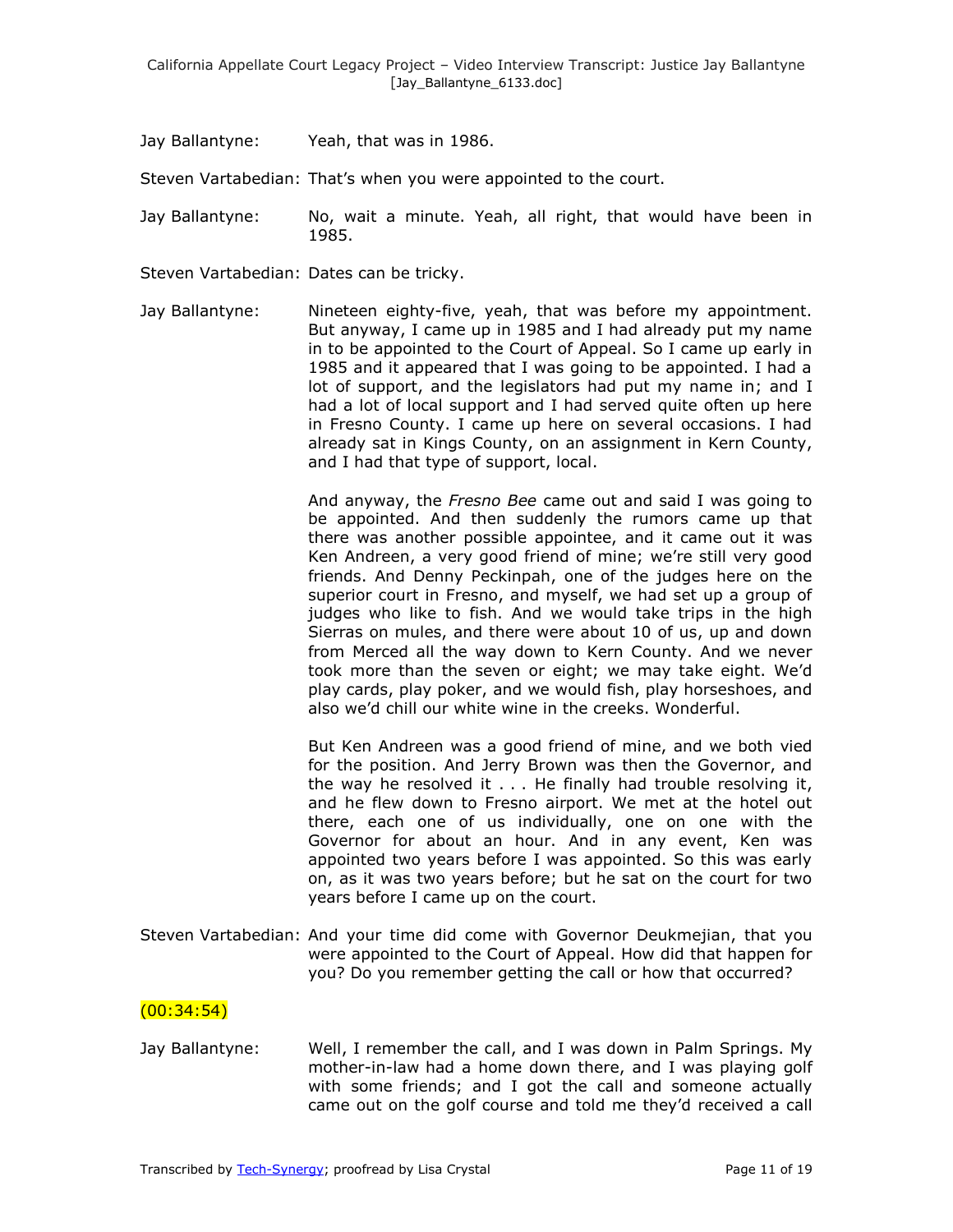from the Governor's Office and I was to call back as soon as I could. So I went in and was told that I had been appointed. Oh, no, no—my appointment was possibly pending and I had to set up a meeting with the Governor, which of course I accomplished.

Steven Vartabedian: That was successful.

- Jay Ballantyne: I went up and met the Governor, yes, and that was successful, and so I was appointed to the court.
- Steven Vartabedian: So starting in 1986 you started your service on the Court of Appeal; and certainly to show you how things don't change a lot over time, that was more than 20 years ago and two of your attorneys that worked under you, research attorneys, are still on our court: Clint Horwitz and Linda Rousse, who is one of my chambers attorneys.
- Jay Ballantyne: Delightful people and brilliant people, and of course good clerks, make it very, very nice for justices on the court.
- Steven Vartabedian: I can second that motion. I've had that same experience. And one of the differences we have with some other appellate courts, here on the Court of Appeal we have career research attorneys whereas you find, especially in the federal courts, you have annual, or semi- or biannual clerks serving. What are your feelings about that? Do you think it's good to have career attorneys, or do you think it would be better to have clerks coming in on an annual or biannual basis?
- Jay Ballantyne: Well, I think if you get a clerk who you have a good relationship with and they're very good writers and they're brilliant, I think it would be a mistake to replace that person. Now Don Franson, who became presiding justice . . . Did I say that we met? That we met at St. Mary's Pre-Flight?

Steven Vartabedian: Yes, you sure did.

- Jay Ballantyne: And he was a member of the judges' mountain expedition I was talking about and loved to fish, and we had many wonderful times together and also we socialized together. In any event, he would rotate; every two or three years he would replace his clerks. But I didn't agree; when I had two very good clerks, I stayed with those clerks, and they're still here and doing wonderful work.
- Steven Vartabedian: And I agree with you wholeheartedly. And I misspoke—actually it's semiannually a lot of judges rotate clerks, just as you had mentioned one of the justices you served with. Now, Linda Rousse told me some of the things that happened while she was serving under you, and she remembers one day when you came back to court, that you had suffered an injury on a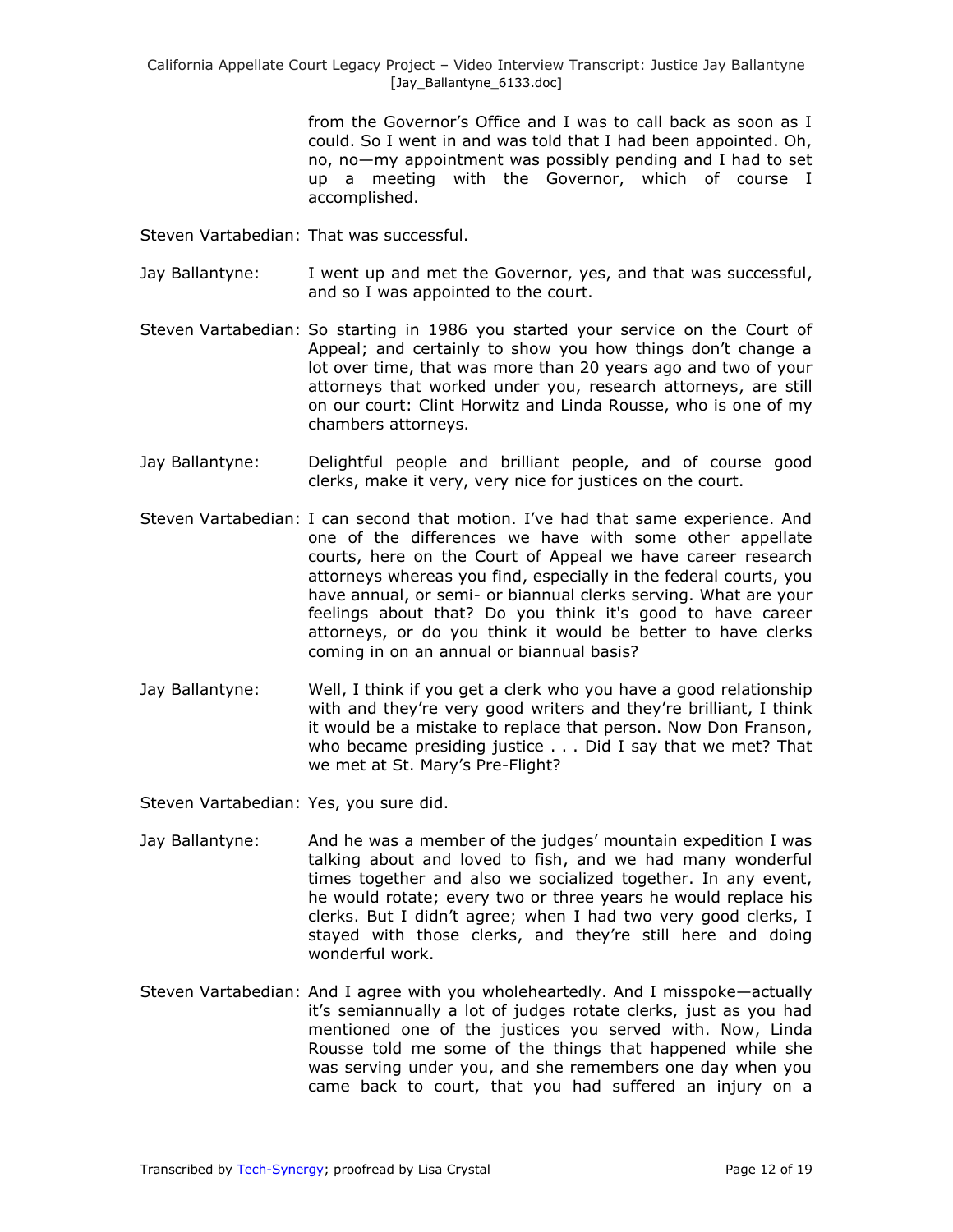different court—the racquetball court. Do you remember that, by any chance? A racquetball caught you, I think.

- Jay Ballantyne: Oh, yeah, all right. One of the clerks, I've forgotten his name, unfortunately, but he was a very good racquetball player; and we had a shower in the old Fifth District Court of Appeal building. And so I played tennis and I also played some racquetball. And on one occasion we went over—one of our members, he was a member of the staff and I think it was writ, he did the writs—and in any event he was a very bright guy, and his wife also was one of the attachés of the court. But he took me over to play some racquetball.
- Steven Vartabedian: Would that have been Jim Christiansen, by any chance?
- Jay Ballantyne: It was Jim, a charming man, a brilliant man. But in any event, we went over to play racquetball, and in racquetball you've got, some of the thing is blocking out on a shot; and he was blocking me out, and I tried to get around him, and I hit the ball and then he took a swing at it and it caught me on the eye. And I had to have some stitches taken above my eye.
- Steven Vartabedian: But you hardly missed a beat, as Linda told me.
- Jay Ballantyne: No, I was there the next day, maybe that afternoon; I just had the stitches. And the other thing is, Leonard Meyers, who was another member of the mountain expedition, a very prominent judge here, a wonderful judge; but anyway, he played tennis. We both played tennis; I would go and play tennis with him and some of the other . . . and also the manager for the court—

Steven Vartabedian: Kevin Swanson?

## $(00:40:17)$

- Jay Ballantyne: Yeah, Swanson. He was a very good tennis player, and in any event he would play tennis with us.
- Steven Vartabedian: So you were very active, obviously; and in talking with your former research attorneys, they certainly remember you as a congenial boss. They also remember that you had a very strong competition with Justice Hollis Best in treating staff to donuts regularly in the blue room of the Court of Appeal in the State Building.
- Jay Ballantyne: Well, we were very proud of the blue room, because it was an extremely congenial group, and about eight of us in there with our secretaries and staff. And so it became a tradition that either Holly or myself would pick up a dozen donuts every morning, and we would bring those donuts and everybody enjoyed those donuts for a few minutes. One of the great traditions on this court, and it was started way back . . . I know Fred Stone became the presiding justice. But anyway, the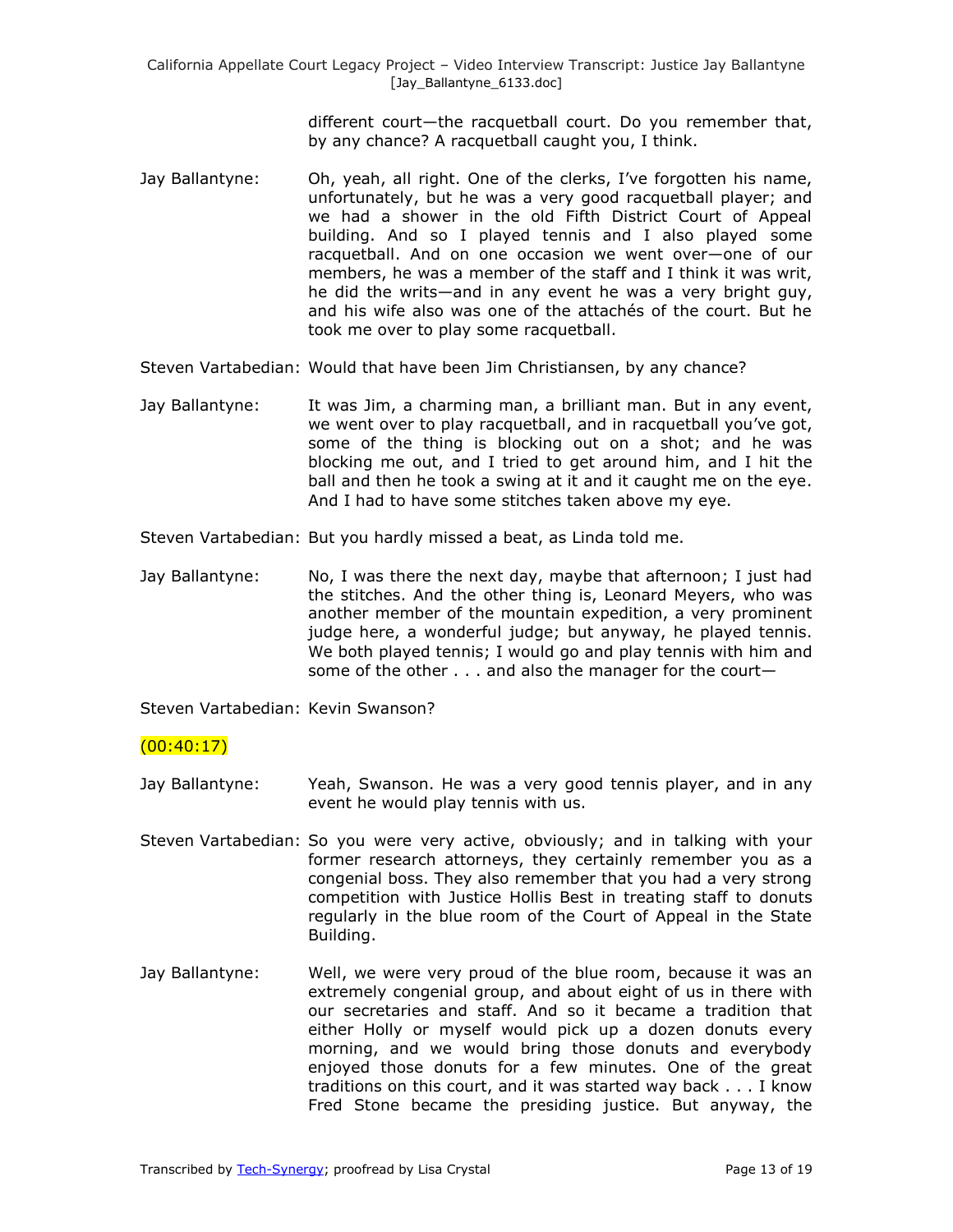tradition was everybody showed up at 8:00; I mean, the court started at 8:00.

- Steven Vartabedian: I have to admit that has changed a little bit. *[laughing]*
- Jay Ballantyne: It may have, but in any event that was one of our traditions. And anyway, we would start the morning off, we'd show up with those donuts, and we would have coffee and donuts—and a very tranquil, wonderful way to start the morning.
- Steven Vartabedian: There was another tradition that I understand you were responsible for, and that is to this day, the justices of this court set aside Wednesday as the day that all the justices would eat lunch together and walk over to a local restaurant or eatery. I understand you started that tradition.
- Jay Ballantyne: Well, that's probably my greatest contribution to the court, because at that time some of the justices would sit in their chamber and have a sandwich and a couple of us would go out to lunch, maybe; and we also had a cafeteria, and we would eat in the cafeteria. But I thought it would be a good idea—we had some really very nice restaurants around the court—and it would become very nice for the court, for the justices, to walk and get some exercise and go enjoy a lunch together. And so that became a tradition, and we would walk and talk and visit at lunch—talk about the law, talk about just sports, athletic events, whatever. And it was very congenial, and I think it made a contribution to the collegiality of this court. And by the way, the Fifth District court had a reputation in the state as being a very collegial—not only a very good court—but also a very friendly, collegial type court.
- Steven Vartabedian: Several of the colleagues that you served with and other people that you've encountered during your career who were justices of this court unfortunately passed away before this Legacy Project got started, and you've talked a little bit about your experiences with Justices Franson and Best, two of our presiding justices. Also, Justice George Brown was another presiding, and you served with him. Any thoughts you want to share on your experiences with any of these people, the ones I mentioned, or any other folks during this time?
- Jay Ballantyne: They were all so good. And we rotated our panels, which some courts don't do that; they have their panel and they live with that panel through their entire career. But one of the nice things on this court was we would rotate the panels and gain experience by associating with the entire number of justices on the court. And of course, each one of them would bring something unique to that panel, and so it was a very broadening, enlightening experience to go through that. I socialized particularly with Don Franson—also, of course, with George Zenovich and George Brown. So anyway, that's something I remember very vividly.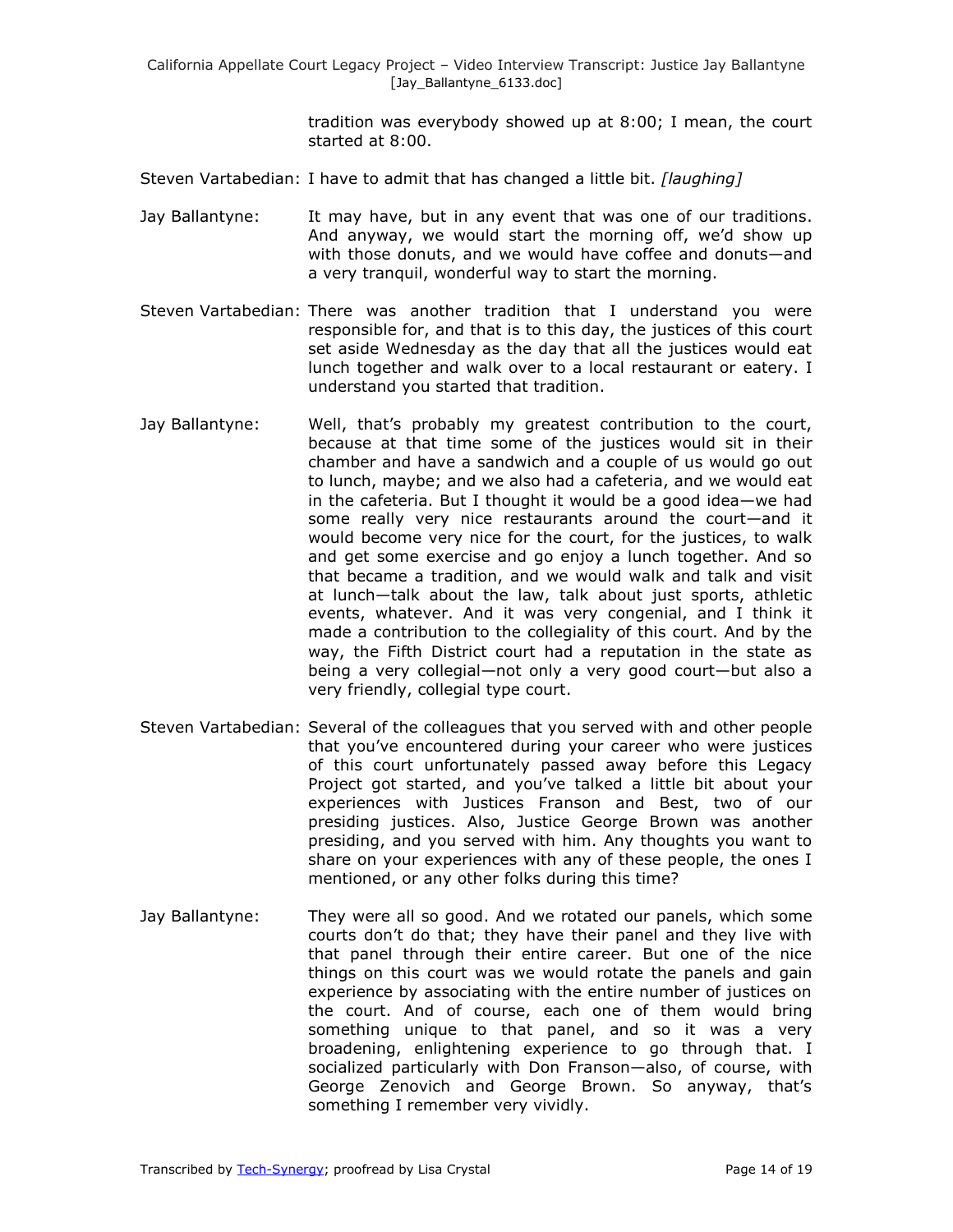- Steven Vartabedian: Now, in terms of the opinions, I think you published something like 42 opinions during the time you served on this court. Now, I can hardly remember the cases I wrote last week, so I apologize for asking this question since it's been 20 years or so; but do you have any favorite opinions that you wrote that come to mind?
- Jay Ballantyne: Well, in that respect I remember a comment by Presiding Justice George Brown; we were at some judicial function and the members of the bar were attending. And we used to go around, and they probably still do—we would go down to the local bars that we served.

Steven Vartabedian: Local bar associations.

Jay Ballantyne: Yes, and that's an annual thing. And we were at one of those and some judge came up and wanted to talk about a case that he had on appeal—that had been on appeal—and Justice Brown had written the opinion. And they talked for a little while, and a little later on we were talking about it. He said, "You know, that case was decided six months ago, I can't remember anything about it."

#### $(00:46:00)$

Now, here's a brilliant justice. People may not know this, and I don't want to cite this, but he was top of his class at Berkeley; he went undergraduate to Berkeley, University of California, and then he was top of his class at Stanford Law School. I think it was Pat Brown wanted to put him . . . it may have been before that, Goody Knight maybe; but early on, during when he came up on the superior court, early on they wanted to put . . . No, it was Ronald Reagan wanted to make him the Chief Justice of the California Supreme Court, and then they found out . . . he had a physical and he had a heart condition. And so he backed off, and they brought him up to the Court of Appeal, made him presiding here.

- Steven Vartabedian: Of the cases that you wrote, are there any that come to mind for you?
- Jay Ballantyne: Well, it's really hard to remember them, but I remember a couple. One had to do with child abuse down in Kern County; it was the *Van Hoek* case, or something like that. And it was about the same time that they were having a big problem in Los Angeles with the *McMartin* case, which was a sensational case. I think it preceded our *Van Hoek* case. But in any event, what happened down there, it was a private school; I think it was like in Manhattan Beach. But in any event, they started this case and it became a monster, with the children, quite a few of them were charging sexual abuse in that place. And they were talking about . . . some of them came up with stories about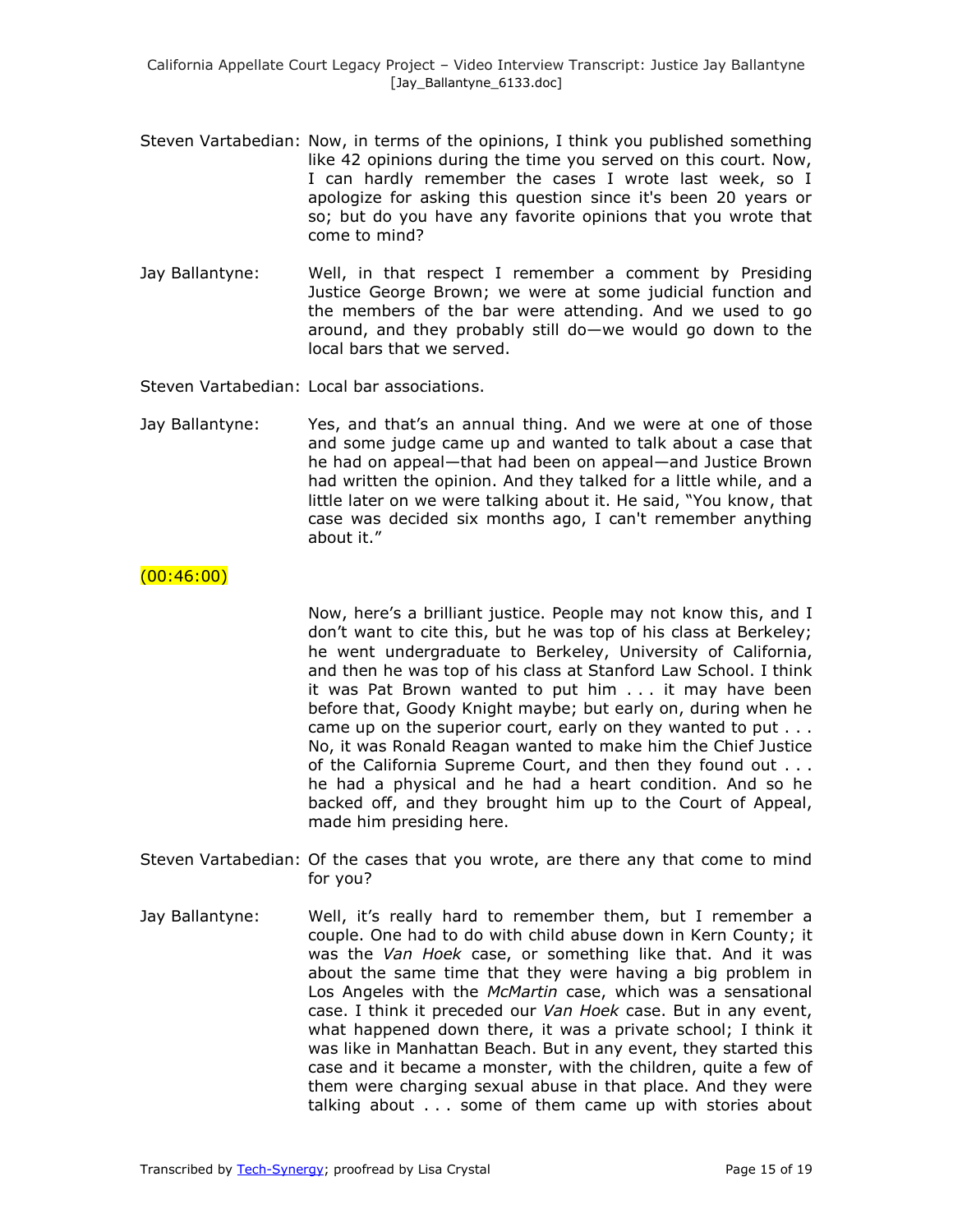bodies being buried down in the cellar, and it just went on and on, and it actually ruined the career of the DA down there, because he persisted in that prosecution and it was obviously the children being manipulated by the interrogators.

- Steven Vartabedian: And this *Van Hoek* case that came out of our district that you wrote had some very startling similarities.
- Jay Ballantyne: Very similar; now they had kids hanging up on the walls and being flagellated—flagellation, sexual abuse. And they charged the parents of those kids; and I forget how many there were, but they were convicted and they were sentenced to like 40, 50 years in prison, consecutive sentences. And it was obvious the children had been manipulated by their interrogators. But in any event we reversed that case, and it wasn't retried; they dismissed it.

One other case that a couple of my friends, attorneys, like to cite—it was a case and it was the *People of the State XL Water Resources*, something like that *(Voice Overlap)*. Yeah, it involved a condemnation case over at the San Luis Reservoir. They had had a big rockslide on the face of that dam over there, and there was a property owned by I think it was a church group—although the name is an individual name, but I think it was a church group who owned that property; I think it was a Catholic church. But in any event they owned that property, and they had basalt, which is the large boulders that they use on dams. And at that time we were still constructing dams in the valley, and also at the bays, the breakwaters in our bays like over at Morro Bay. But anyway, they would transport those very heavy rocks for that purpose.

And what was involved in the case, as I recall, is they had made some improvements in their mining operation. And after the rockslide, it was in that interval . . . and as I recall, they didn't want to pay for those improvements. And that had been the law up to that point; once they started, that they couldn't make any improvements in that interval, where they had indicated they were going to condemn the property and the improvements. But in any event, we held that so long as it was not reasonably foreseeable that the improvements would be used for the condemned property's purpose, they had to compensate. And my friends, who had the leading firm down in Los Angeles at that time, love to cite that case, and they commended me for writing that opinion.

Steven Vartabedian: Now, 1988 rolls around and you retired; I should say sort of retired, because I know you kept very busy as a private judge after that time and did sit in some courts perhaps, I think, after your retirement. Tell us about your experiences after retiring from the court.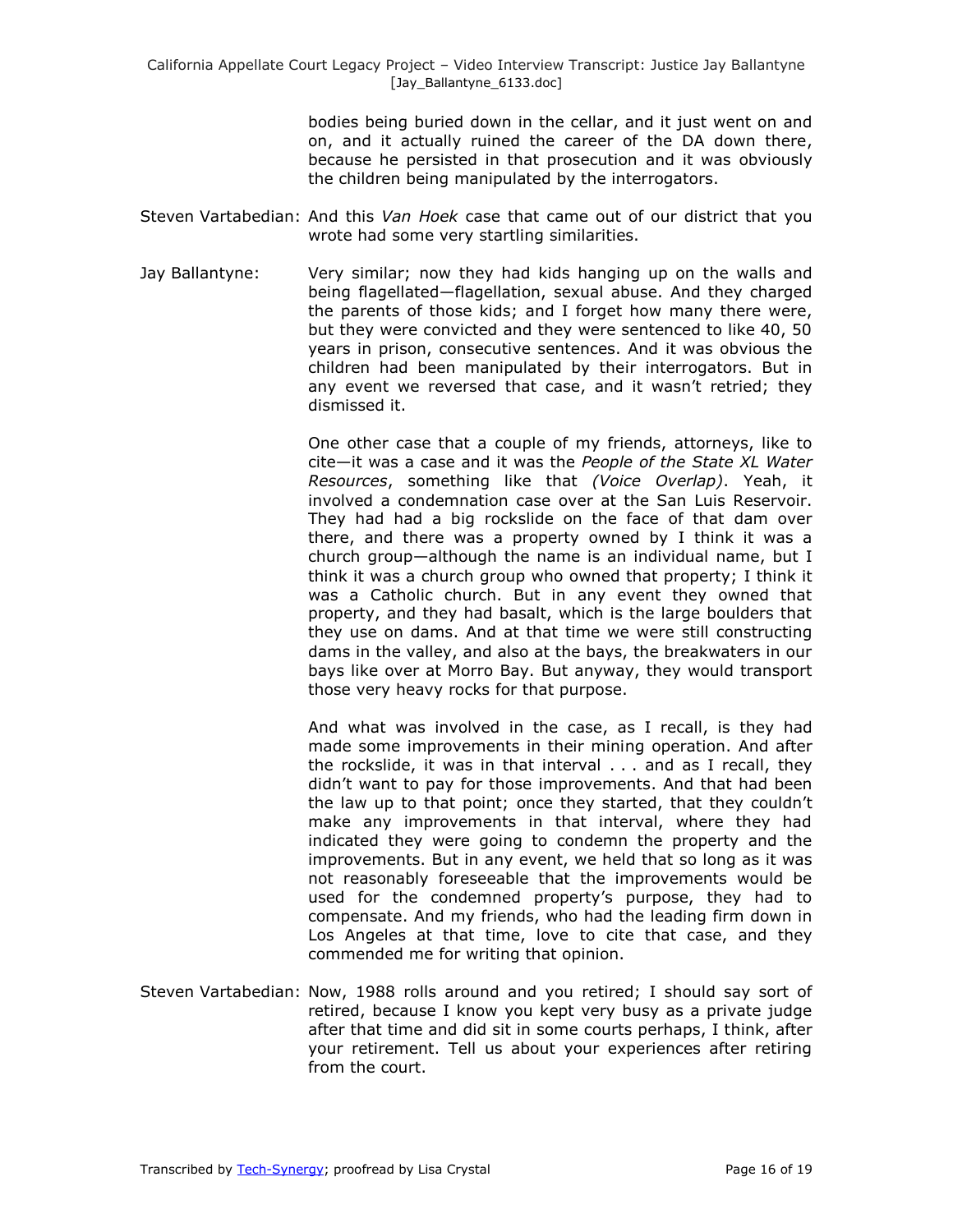- Jay Ballantyne: Well, I retired in 1988; I was 62. And I remember one of the attachés, one of the ladies, asked me why I was retiring so young, and I told her that I wanted to dance with my wife around the world on our visitations and journeys rather than having her push me in a wheelchair. And we accomplished that purpose; we traveled a great deal, and wherever we went, if we had an opportunity we would dance.
- Steven Vartabedian: And you've been very successful in that. Now, you did have some experiences, I believe, with JAMS; is that correct?

### (00:52:23)

- Jay Ballantyne: Well, I went with JAMS shortly after I retired. And Warren Knight, who started JAMS, which is a very famous arbitrationmediation service . . . and at that time, it stood for Judicial Arbitration Mediation Service; they were all judges and justices. And it was a fairly small organization at that time. But anyway, they had an office, they established an office in Fresno and all over California; and I worked with that group for about 16 years after my retirement. And I had many pleasant experiences in doing that type of work. And also I enjoyed sitting pro tem on trial courts, and I sat pro tem—particularly in San Luis Obispo court, I really enjoyed; and in Visalia, on our own court in Tulare County. And I did that up until about three years ago; I think I had my last jury trial at Visalia. But I greatly enjoyed that trial work.
- Steven Vartabedian: Please bring us up to date on your current activities—and I understand a big part of that is your travel.
- Jay Ballantyne: Well, we do enjoy travel. We just got back two days ago from Kauai, and we went over there and had a very enjoyable week in Kauai. And we traveled in Europe a great deal; I went on a golfing tour of Europe with some very enjoyable people and played golf around Europe. And we've been to the Orient, and we've taken trips.

I love the riverboat trips. And the great thing about riverboats, when you get on a big cruise line, sometimes you have to disembark on small boats and that type of thing. But on a river cruise it's a very small group of people, first of all, and it's quite intimate; you get to know everybody on board. And they have wonderful cuisine; and they do, they moor every night, and they pull up to a city. And you can get off and walk and you can tour the city, and it's a great way to tour the world. They have great cuisine. But we've done that in China, we've done it in Portugal, we've done it on the Danube; and oh boy, it's a great way to travel.

Steven Vartabedian: That sounds terrific. I understand you and Elaine have four daughters; and is it 18 grandchildren?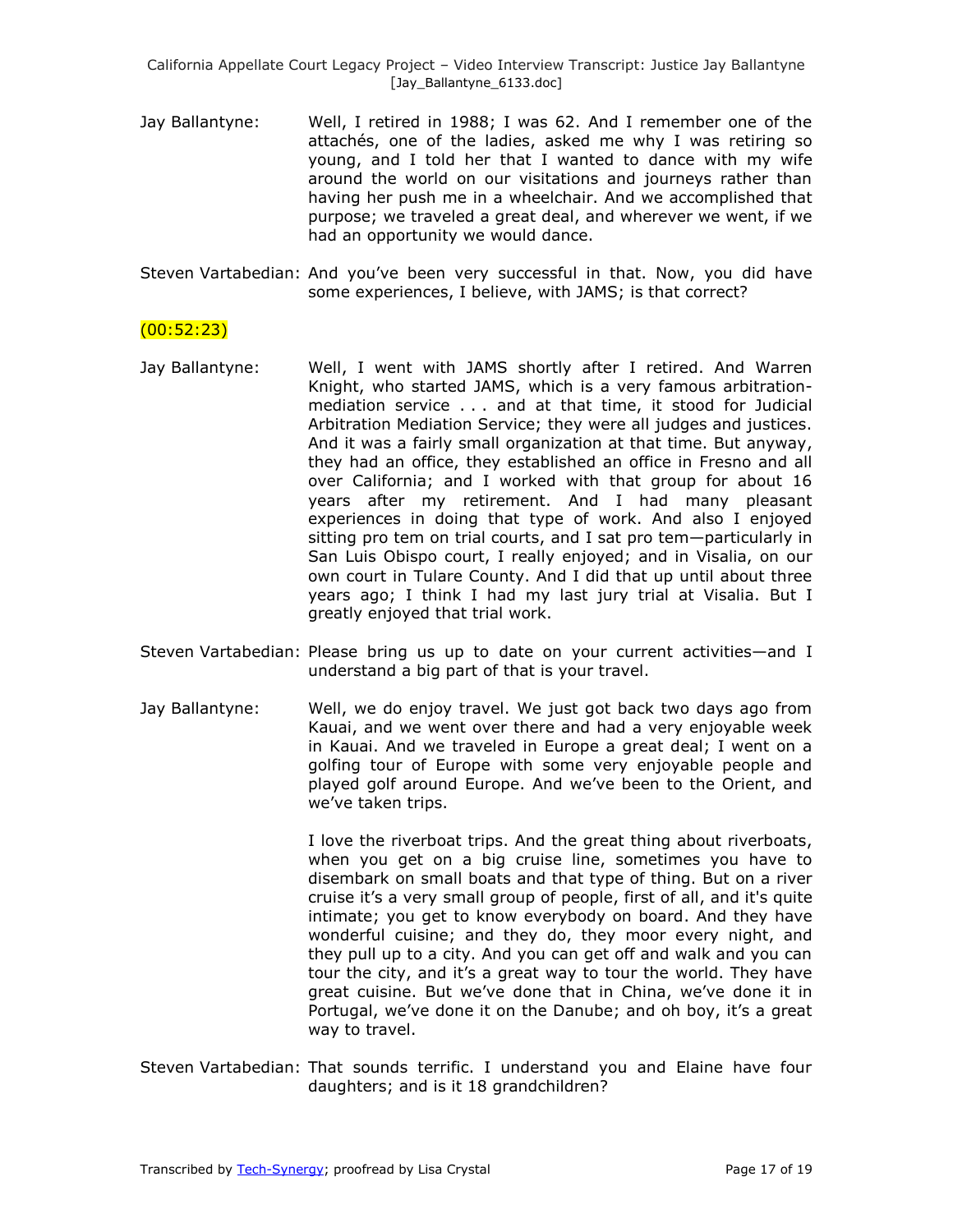Jay Ballantyne: Yeah, we have 18; I cheated a little bit on that because 5 of them are great-grandchildren.

Steven Vartabedian: Oh, great-grand children, five.

- Jay Ballantyne: Yeah, so we have 13. And, well, I have 4 daughters; now I have 10 grandsons, and they are all just beautiful kids. And some of them are into athletics, so I enjoy very much viewing those activities and also visiting with my daughters and my grandchildren.
- Steven Vartabedian: Now, do you have any words of advice for any new lawyers, someone just starting out as a lawyer? What would you tell them today? In fact, you have a grandson that's a fairly new lawyer.
- Jay Ballantyne: Yeah, Austin Ewell is one of my grandsons; he just turned 30. He went to USC, and he's a very avid Trojan, as myself; even though we lost last week to Stanford, I'm undaunted. We'll come back. But in any event he's very much interested in athletics, and he practices here in Fresno. And he just got married to a beautiful girl who's a teacher, and the day before we left for Kauai they had a wonderful wedding down in Los Angeles, where most of his friends were—a lot of fraternity brothers and that type of thing. But they had a beautiful wedding at the Wilshire Ebell Club in Los Angeles.
- Steven Vartabedian: As he was approaching his legal career, whether it be he or someone else, did you give him any advice? Or what advice would you give to a new attorney, if they asked?
- Jay Ballantyne: Well, the practice of law has changed so very much. I still would prefer going into a firm and have trial work, where you can actually go to court. And there's nothing like being a trial attorney going to court, getting that experience. Particularly I think it's very helpful if you go up on a Court of Appeal to have that type of background and experience and know what trials are like and what truly goes on in a courtroom, instead of coming from a scholastic, perhaps, background or just with a practice, perhaps corporate law. And on the trial court and as a trial attorney, particularly if you have more of a general practice, you have exposure to all those many, many facets of the law.
- Steven Vartabedian: I take it you'd then give that same advice for someone aspiring to become a judge. Trial experience would be very important.
- Jay Ballantyne: That's what I would do; that's been my experience, and I enjoyed it.
- Steven Vartabedian: How would you like the legal community, or the community at large, for that matter, to remember you?